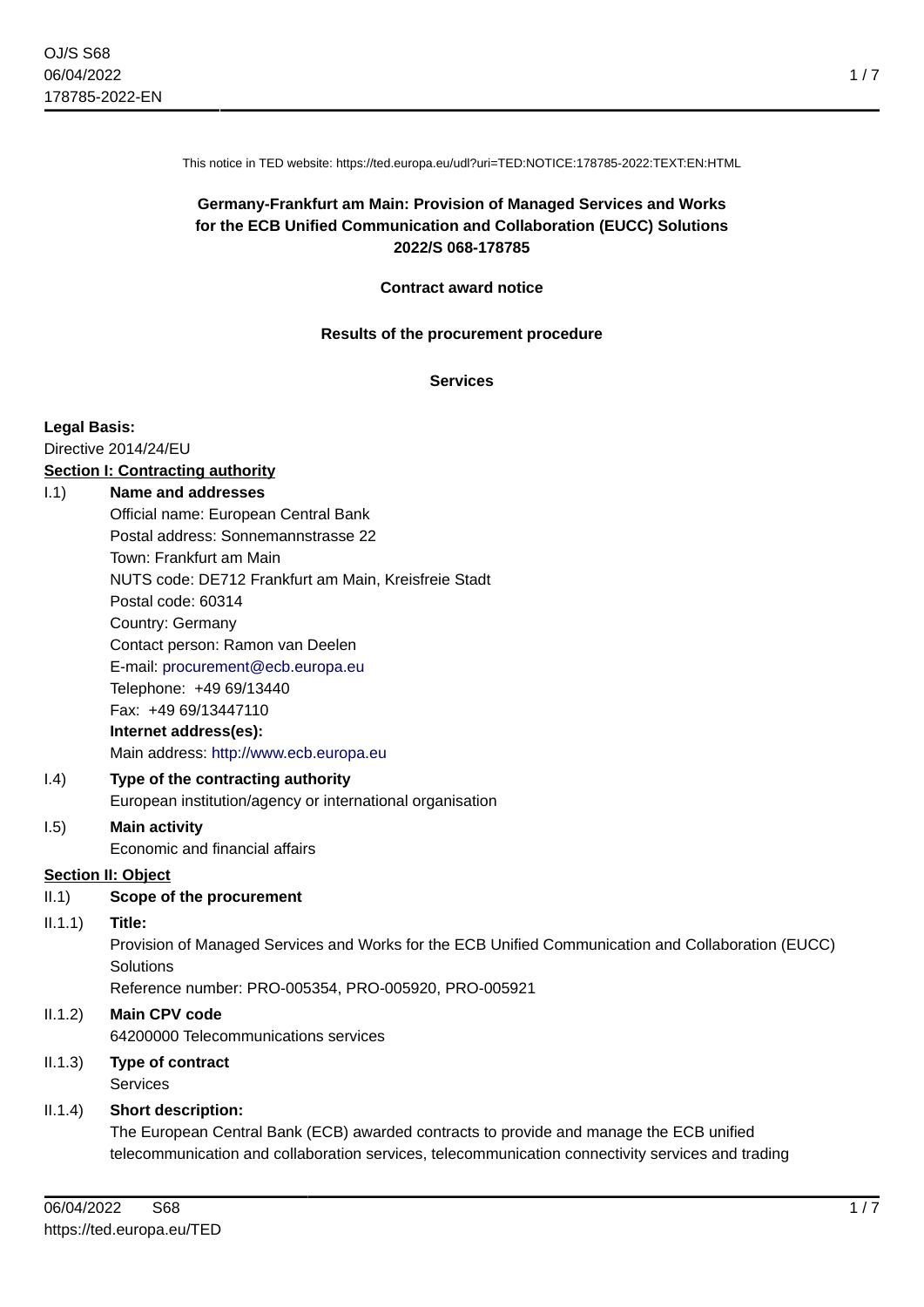communication/collaboration services. The ECB established one framework contract with a single operator for each lot. II.1.6) **Information about lots** This contract is divided into lots: yes II.1.7) **Total value of the procurement (excluding VAT)** Value excluding VAT: 116 000 000.00 EUR II.2) **Description** II.2.1) **Title:** Managed ECB Unified Telecommunication and Collaboration Services Lot No: 1 II.2.2) **Additional CPV code(s)** 64200000 Telecommunications services 32522000 Telecommunications equipment 32570000 Communications equipment 50330000 Maintenance services of telecommunications equipment 50300000 Repair, maintenance and associated services related to personal computers, office equipment, telecommunications and audio-visual equipment II.2.3) **Place of performance** NUTS code: DE712 Frankfurt am Main, Kreisfreie Stadt II.2.4) **Description of the procurement:** The ECB established a framework agreement with a managed service provider, aiming at modernising the existing telephony and communication infrastructure with a state-of-the-art and standardised solution. II.2.5) **Award criteria** Quality criterion - Name: Quality / Weighting: 50 % Price - Weighting: 50 % II.2.11) **Information about options** Options: no II.2.13) **Information about European Union funds** The procurement is related to a project and/or programme financed by European Union funds: no II.2.14) **Additional information** II.2) **Description** II.2.1) **Title:** Telecommunication Connectivity Services Lot No: 2 II.2.2) **Additional CPV code(s)** 32400000 Networks 32412000 Communications network 32412100 Telecommunications network 32412110 Internet network 32420000 Network equipment 32424000 Network infrastructure 32427000 Network system 32429000 Telephone network equipment 32522000 Telecommunications equipment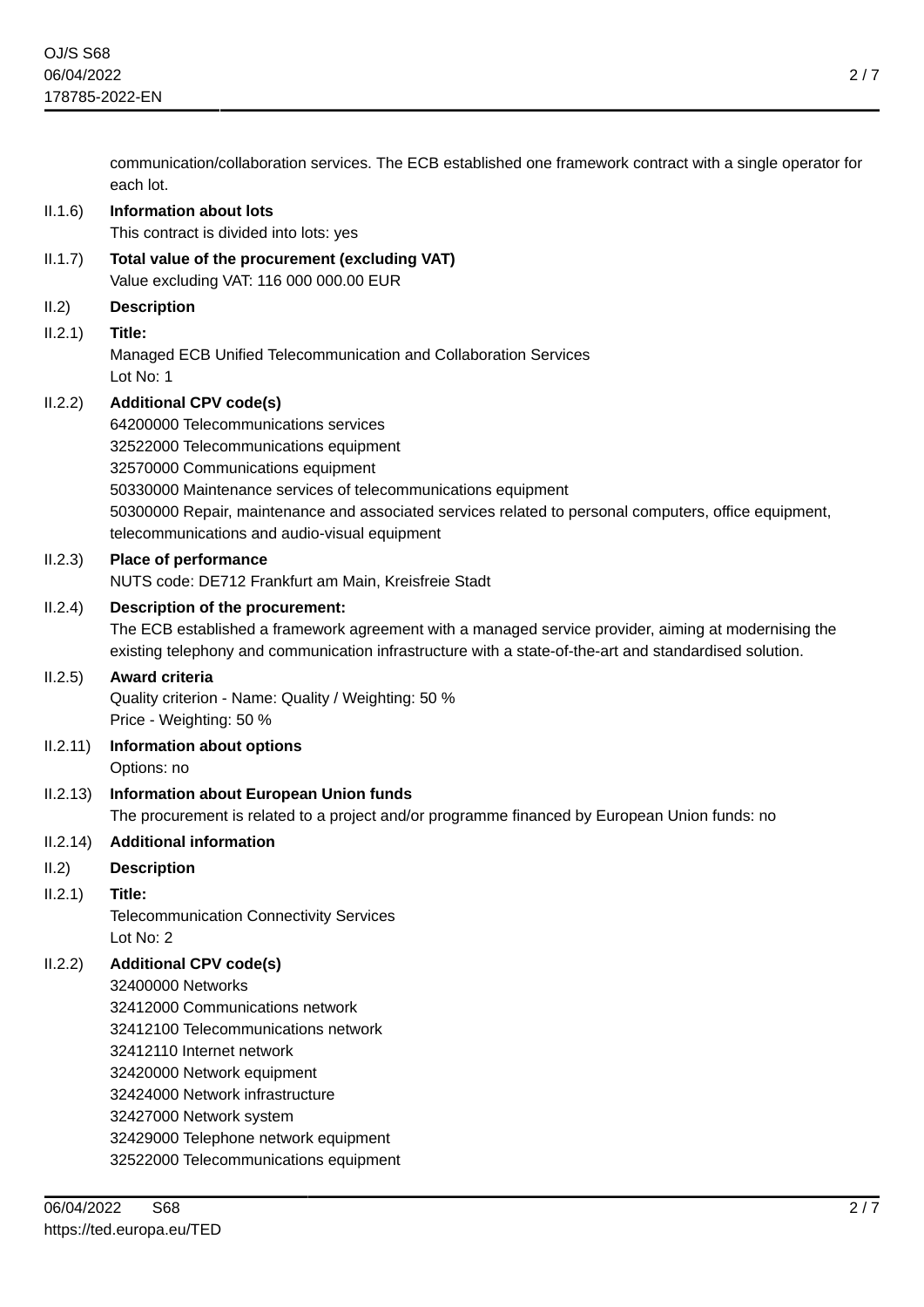32551400 Telephone network 50330000 Maintenance services of telecommunications equipment 50334110 Telephone network maintenance services 64200000 Telecommunications services 72710000 Local area network services 32570000 Communications equipment II.2.3) **Place of performance** NUTS code: DE712 Frankfurt am Main, Kreisfreie Stadt II.2.4) **Description of the procurement:** The ECB established a framework agreement with a managed service provider for telecommunication and network connectivity services to migrate the current ISDN based PSTN service to an All-IP SIP Trunking solution that is to be integrated in the MS Teams platform deployed by the ECB. This includes respective hardware (e.g. session boarder controllers (SBC)). Furthermore, other telecommunication connectivity services (e.g. DSL connections and/or other kinds of telecommunication lines) will be required, as well as respective managed services. II.2.5) **Award criteria** Quality criterion - Name: Quality / Weighting: 25 % Price - Weighting: 75 % II.2.11) **Information about options** Options: no II.2.13) **Information about European Union funds** The procurement is related to a project and/or programme financed by European Union funds: no II.2.14) **Additional information** II.2) **Description** II.2.1) **Title:** Trading Communication/Collaboration Services Lot No: 3 II.2.2) **Additional CPV code(s)** 32522000 Telecommunications equipment 32570000 Communications equipment 50330000 Maintenance services of telecommunications equipment 64200000 Telecommunications services 50300000 Repair, maintenance and associated services related to personal computers, office equipment, telecommunications and audio-visual equipment II.2.3) **Place of performance** NUTS code: DE712 Frankfurt am Main, Kreisfreie Stadt II.2.4) **Description of the procurement:** The ECB established a framework agreement with a managed service provider to provide telecommunication facilities specific for the traders at the ECB, including trading devices that allow the traders to fulfill their daily tasks, procedures and activities integrating with the services described in lot 1 and lot 2. II.2.5) **Award criteria** Quality criterion - Name: Quality / Weighting: 50 % Price - Weighting: 50 % II.2.11) **Information about options**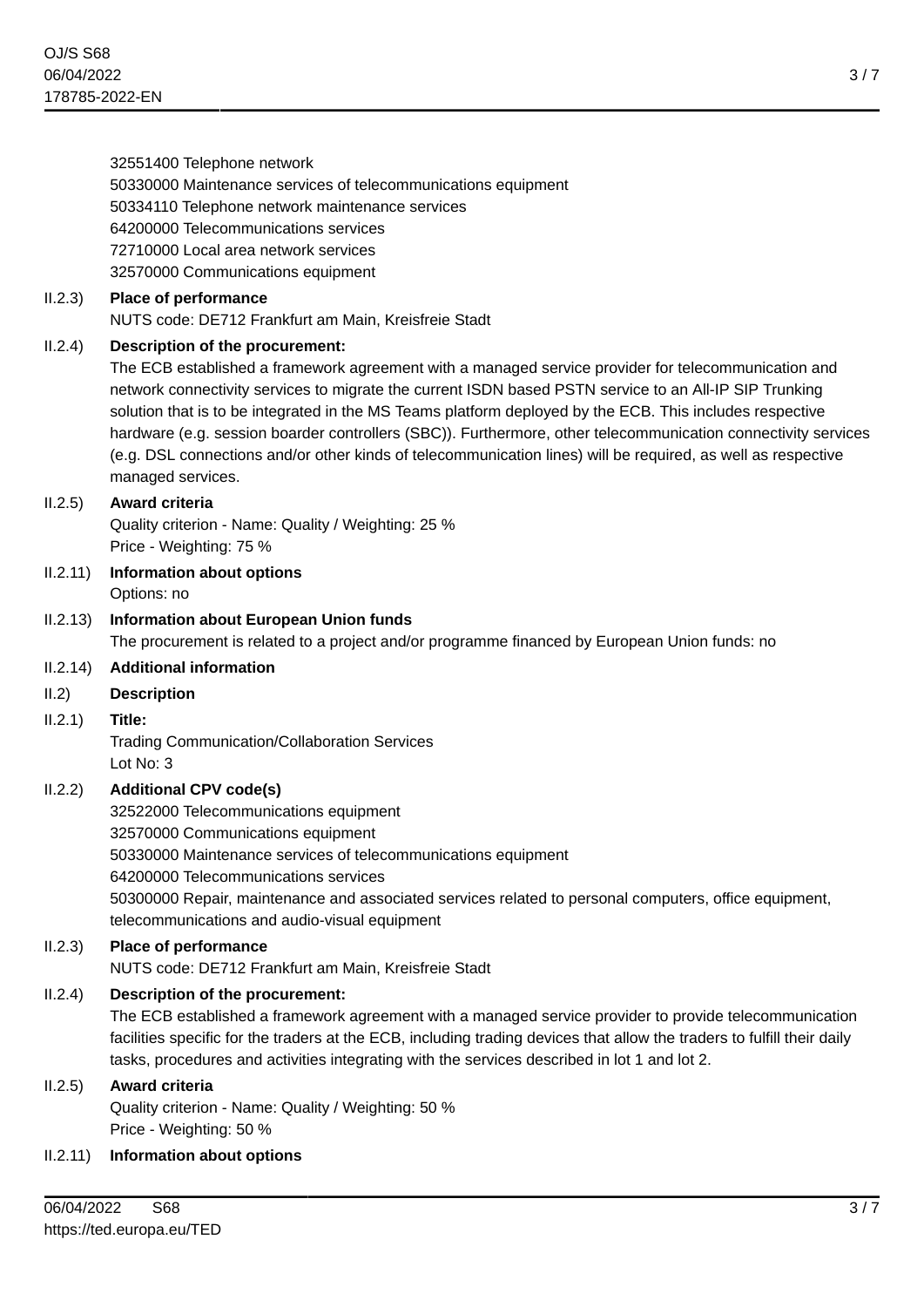Options: no

#### II.2.13) **Information about European Union funds** The procurement is related to a project and/or programme financed by European Union funds: no

# II.2.14) **Additional information**

# **Section IV: Procedure**

# IV.1) **Description**

- IV.1.1) **Type of procedure** Competitive procedure with negotiation
- IV.1.3) **Information about a framework agreement or a dynamic purchasing system** The procurement involves the establishment of a framework agreement
- IV.1.8) **Information about the Government Procurement Agreement (GPA)** The procurement is covered by the Government Procurement Agreement: no

# IV.2) **Administrative information**

- IV.2.1) **Previous publication concerning this procedure** Notice number in the OJ S: [2020/S 251-626984](https://ted.europa.eu/udl?uri=TED:NOTICE:626984-2020:TEXT:EN:HTML)
- IV.2.8) **Information about termination of dynamic purchasing system**

# IV.2.9) **Information about termination of call for competition in the form of a prior information notice**

# **Section V: Award of contract**

**Contract No:** 1

# **Lot No:** 1

# **Title:**

Managed ECB Unified Telecommunication and Collaboration Services

A contract/lot is awarded: yes

# V.2) **Award of contract**

- V.2.1) **Date of conclusion of the contract:** 28/03/2022
- V.2.2) **Information about tenders**

Number of tenders received: 1

Number of tenders received from SMEs: 0

Number of tenders received from tenderers from other EU Member States: 1 Number of tenders received from tenderers from non-EU Member States: 0 Number of tenders received by electronic means: 1

The contract has been awarded to a group of economic operators: no

# V.2.3) **Name and address of the contractor**

Official name: BT GmbH & Co. oHG National registration number: DE 813121512 Postal address: Barthstraße 4 Town: München NUTS code: DE212 München, Kreisfreie Stadt Postal code: 80339 Country: Germany The contractor is an SME: no

# V.2.4) **Information on value of the contract/lot (excluding VAT)**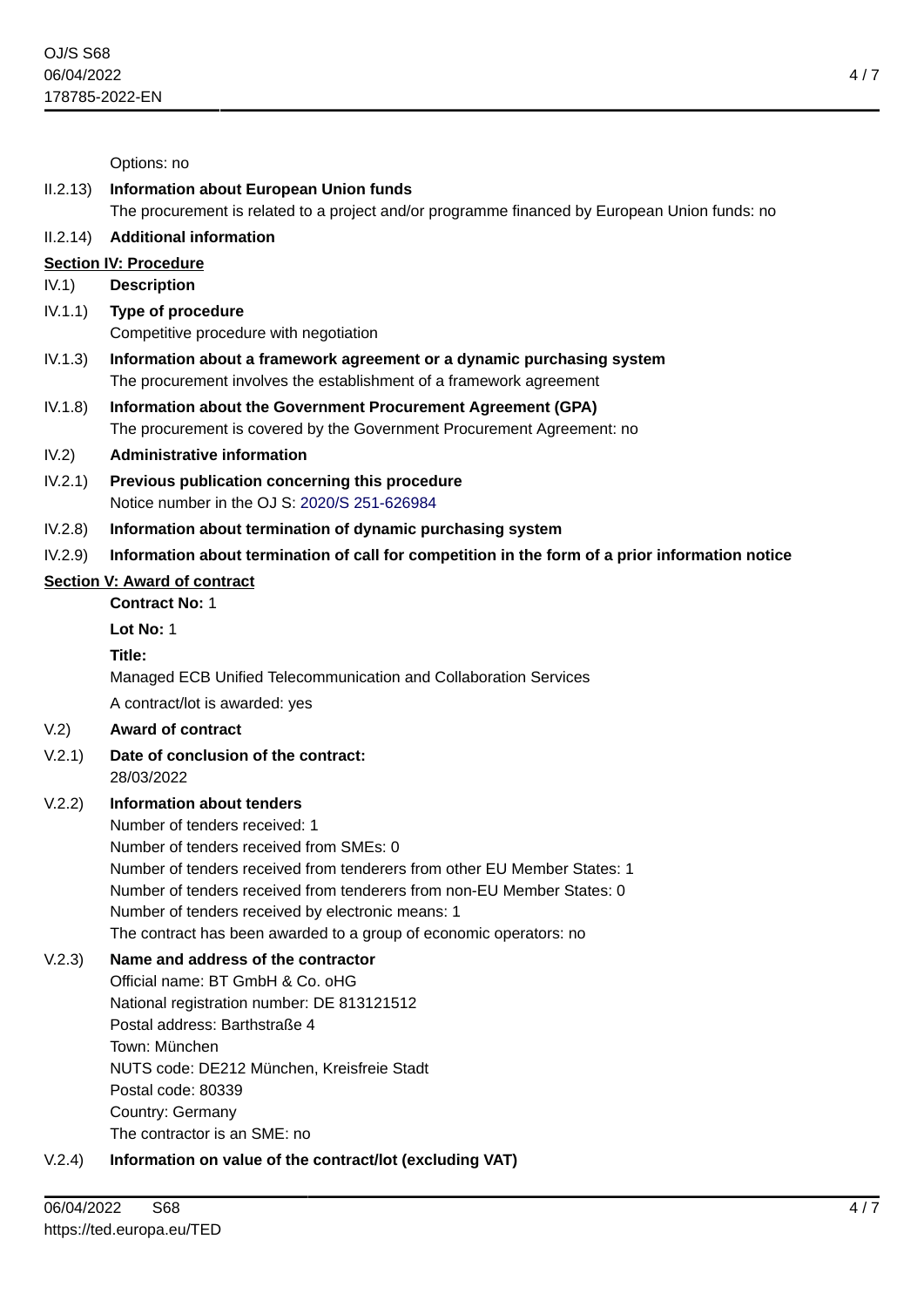|        | Total value of the contract/lot: 43 248 881.00 EUR                                                                                                 |
|--------|----------------------------------------------------------------------------------------------------------------------------------------------------|
| V.2.5) | Information about subcontracting                                                                                                                   |
|        | <b>Section V: Award of contract</b>                                                                                                                |
|        | <b>Contract No: 2</b>                                                                                                                              |
|        | Lot No: 2                                                                                                                                          |
|        | Title:                                                                                                                                             |
|        | <b>Telecommunication Connectivity Services</b>                                                                                                     |
|        | A contract/lot is awarded: yes                                                                                                                     |
| V.2)   | <b>Award of contract</b>                                                                                                                           |
| V.2.1) | Date of conclusion of the contract:<br>28/03/2022                                                                                                  |
| V.2.2) | <b>Information about tenders</b>                                                                                                                   |
|        | Number of tenders received: 2                                                                                                                      |
|        | Number of tenders received from SMEs: 0                                                                                                            |
|        | Number of tenders received from tenderers from other EU Member States: 2<br>Number of tenders received from tenderers from non-EU Member States: 0 |
|        | Number of tenders received by electronic means: 2                                                                                                  |
|        | The contract has been awarded to a group of economic operators: no                                                                                 |
| V.2.3) | Name and address of the contractor                                                                                                                 |
|        | Official name: BT GmbH & Co. oHG                                                                                                                   |
|        | National registration number: DE 813121512                                                                                                         |
|        | Postal address: Barthstraße 4<br>Town: München                                                                                                     |
|        | NUTS code: DE212 München, Kreisfreie Stadt                                                                                                         |
|        | Postal code: 80339                                                                                                                                 |
|        | Country: Germany                                                                                                                                   |
|        | The contractor is an SME: no                                                                                                                       |
| V.2.4) | Information on value of the contract/lot (excluding VAT)                                                                                           |
|        | Total value of the contract/lot: 2 228 677.00 EUR                                                                                                  |
| V.2.5) | Information about subcontracting                                                                                                                   |
|        | <b>Section V: Award of contract</b>                                                                                                                |
|        | <b>Contract No: 3</b>                                                                                                                              |
|        | Lot No: 3                                                                                                                                          |
|        | Title:<br><b>Trading Communication/Collaboration Services</b>                                                                                      |
|        | A contract/lot is awarded: yes                                                                                                                     |
|        | <b>Award of contract</b>                                                                                                                           |
| V.2)   |                                                                                                                                                    |
| V.2.1) | Date of conclusion of the contract:<br>28/03/2022                                                                                                  |
| V.2.2) | <b>Information about tenders</b>                                                                                                                   |
|        | Number of tenders received: 3                                                                                                                      |
|        | Number of tenders received from SMEs: 0<br>Number of tenders received from tenderers from other EU Member States: 3                                |
|        |                                                                                                                                                    |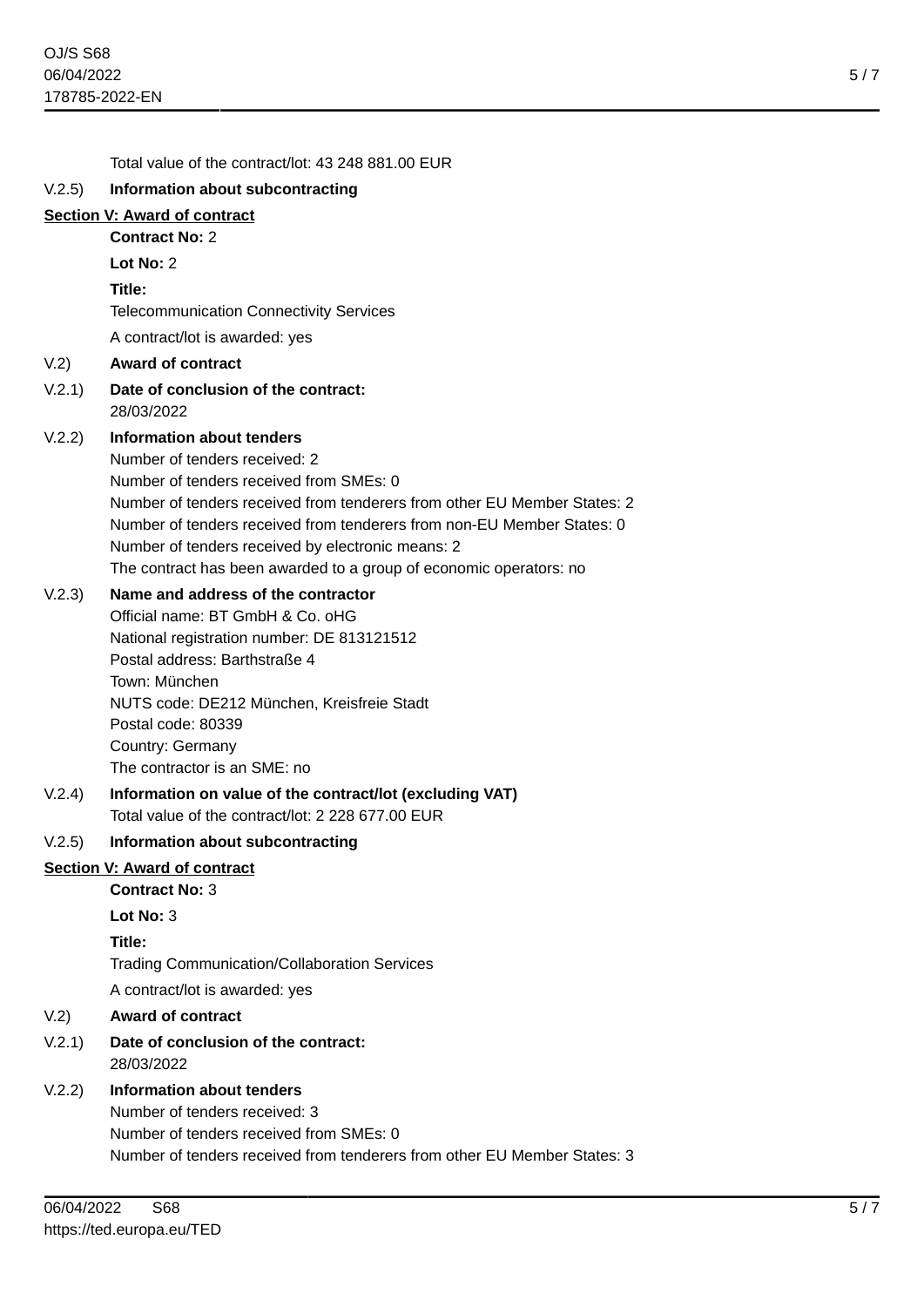Number of tenders received from tenderers from non-EU Member States: 0 Number of tenders received by electronic means: 3 The contract has been awarded to a group of economic operators: no

# V.2.3) **Name and address of the contractor**

Official name: BT GmbH & Co. oHG National registration number: DE 813121512 Postal address: Barthstraße 4 Town: München NUTS code: DE212 München, Kreisfreie Stadt Postal code: 80339 Country: Germany The contractor is an SME: no

#### V.2.4) **Information on value of the contract/lot (excluding VAT)** Total value of the contract/lot: 6 716 648.00 EUR

# V.2.5) **Information about subcontracting**

# **Section VI: Complementary information**

# VI.3) **Additional information:**

The procurement procedure has been conducted in accordance with Decision ECB/2016/2 of 9 February 2016 laying down the rules on procurement, OJ L 45, 20.2.2016, p. 15 (as amended) available on the ECB website: <http://www.ecb.europa.eu/ecb/jobsproc/tenders/html/index.en.html>

The total values of the procurement and contract(s) indicated in Section II.1.7) and Section(s) V.2.4) are an indicative non-binding spending estimate at the time of contract award.

The actual value of the contracts may differ and will be determined by actual business needs, up to a maximum value for lot 1 of EUR 43 248 881; for lot 2 of EUR 2 228 677; for lot 3 of EUR 6 716 648.

# VI.4) **Procedures for review**

# VI.4.1) **Review body**

Official name: Procurement Review Body of the European Central Bank, c/o Legal Advice Team Postal address: Sonnemannstrasse 22

Town: Frankfurt am Main Postal code: 60314 Country: Germany Telephone: +49 6913440 Fax: +49 6913446886 Internet address: <http://www.ecb.europa.eu>

# VI.4.2) **Body responsible for mediation procedures**

Official name: The European Ombudsman Postal address: 1 avenue du Président Robert Schuman, CS 30403 Town: Strasbourg Cedex Postal code: 67001 Country: France

# VI.4.3) **Review procedure**

Precise information on deadline(s) for review procedures: Within 10 days of receipt of the notification in accordance with Article 34(1) or the first sentence of Article 34(3)

of ECB Decision 2016/2 laying down the Rules on Public Procurement. Further requirements are outlined in